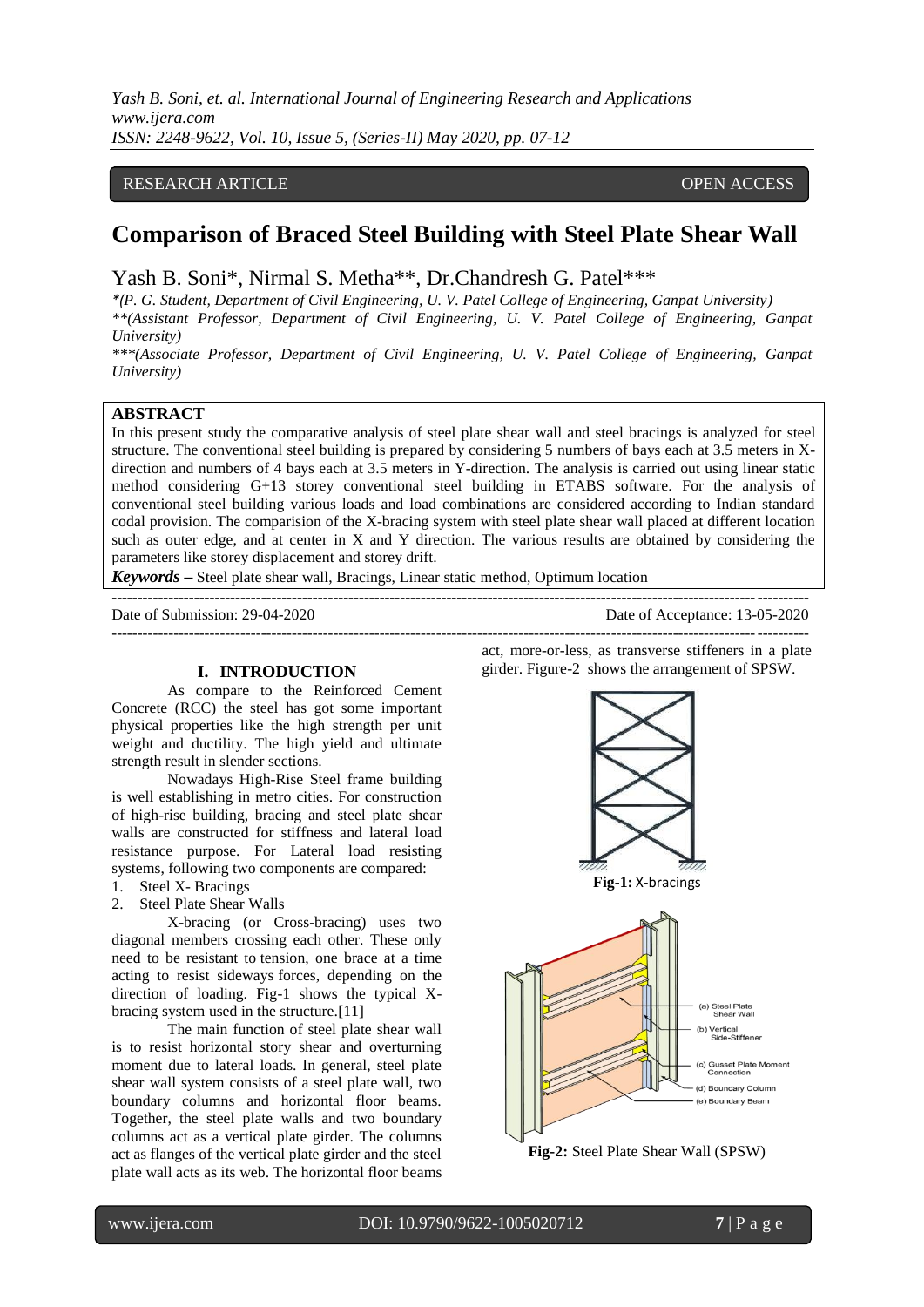#### **II. LITERATURE REVIEW**

[Bing Qu and Michel Bruneau](../../../Krishna/Desktop/Dessertation/Literature/EQ26.pdf) in 2009 have investigated the relative and respective contributions of boundary frame moment resisting action and infill panel tension field action to the overall plastic strength of SPSWs, followed by a proposed procedure to make use of the strength provided by the boundary frame moment resisting action. It was concluded that the lateral load carrying capacity of SPSW provided by the boundary frame moment resisting is very high.[1]

[Atik M.; Ratul M. and Tafeem Z. i](../../../Krishna/Desktop/Dessertation/Literature/EQ26.pdf)n 2018 have investigated the effectiveness of various types of bracing system on the structure. Also, the structural performance of the steel building using different types of bracing system such as crossed bracing, V-type bracing, and eccentric bracing. It was concluded that among all the structures considered, X-Braced structure is the best option among all from the structural point of view.[2]

[Metre S.; Ghule](../../../Krishna/Desktop/Dessertation/Literature/EQ26.pdf) [S. C. and Kiran R. i](../../../Krishna/Desktop/Dessertation/Literature/EQ26.pdf)n 2017 have studied the comparison for different types of bracing such as X, inverted V and Single diagonal bracing by placing in different locations like outer edge, inner edge and at center in X and Y-directions. Results are obtained by considering the parameters like storey displacement, storey drift and storey shear.It was concluded that by using V bracing it is possible to adopt openings for windows and doors which are critical in XBS because X-bracings run across the entire wall area.[3]

Jagdish J.S. and Doshi Tejas in 2013 have showed that the effect of different types of bracing systems in multi storied steel buildings. For this purpose, the G+15 stories steel building models is used with same configuration and different bracing systems such as Single-Diagonal, X bracing, Double X bracing, K bracing, V bracing is used. It was concluded that bracings are good to reduce the displacement and in case of K and V-bracing, the displacement is higher than without bracing because of irregularity in shape of the structure.[4]

Ugale Ashish B. and Raut Harshalata R. in 2014 have presented the analysis and design of highrise steel building frame with and without Steel plate shear wall (SPSW). Also done an equivalent static analysis for steel moment resisting building frame having (G+6) storey. And the results from this investigation are that steel plate shear walls have a large effect on the behavior of frames under earthquake excitation. In general, steel plate increase stiffness of the structure. Deflection in case of without SPSW is very large & in case of with SPSW deflection is very less.[5]

#### **III. STRUCTURAL MODELLING**

There is a study of three dimensional rectangular shaped framed structures with 17.5m x 14m plan size and 14 numbers of stories is selected for the study. Storey height for ground floor is 4 m and typical floor height is 3.1m, is provided for the steel structure. The columns and beams are designed to withstand the live and dead loads adequately. The lateral loads to be applied on the building are based on the Indian standards. The study is performed for seismic zone III as per IS-1893 (Part1):2016[6] and basic wind speed is 50m/s as per IS-875 (Part-III): 2015[7]. The frames are assumed to be firmly fixed and having medium type of soil. The load combinations and other design parameters associated with the steel structure are as per IS-800:2007[8].The analysis is done by linear static analysis method in ETABS software.

Following are the physical properties

considered for analysis of steel building as shown in below:

- $\triangleright$  Column (Base) = Steel Column 500 x 300 mm
- $\triangleright$  Columns (Storeys:1-3) = Steel Column 400 x 200 mm
- $\triangleright$  Columns (Storeys: 4-7) = Steel Column 350 x 200 mm
- $\triangleright$  Columns (Storeys: 8-14) = Steel Column 300 x 200 mm
- $\triangleright$  Beams (Base) = ISMB 500
- $\triangleright$  Beams (Storeys: 1-7) = ISMB 400
- Beams (Storeys: 8-14) = ISMB 300<br>
Bracings (Base) = 200 x 200 x 25
- Bracings (Base) =  $200 \times 200 \times 25$
- P Bracings (Storeys:  $1-10$ ) = 200 x 200 x 15
- SPENDER STRAIN SERVICES SPENDING SPENDING SPENDING SPENDING SPENDING SPENDING SPENDING SPENDING SPENDING SPENDING SPENDING SPENDING SPENDING SPENDING SPENDING SPENDING SPENDING SPENDING SPENDING SPENDING SPENDING SPENDING
- $SPSW$  (Steel Plate Shear Wall) = 4mm thick
- $\triangleright$  Slab thickness = 125 mm
- $\triangleright$  Dead Load on Beam (115mm wall) = 6.2 kN/ m 2 [9]
- $\triangleright$  Floor finish = 1 kN/m<sup>2</sup>
- $\triangleright$  Live load = 3 kN/m<sup>2</sup> [10]
- $\triangleright$  Response Reduction Factor = 5

In this paper X-bracing and SPSW at different location like outer edge and center have been considered. Fig.-3 to Fig.-6 shows the elevation and 3-D view of different models.Where XE indicates the X-Bracing System at Edge, XC indicates the X-Bracing System at Center, SPSWE indicates the SPSW System at Edge and SPSWC indicates the SPSW System at Center.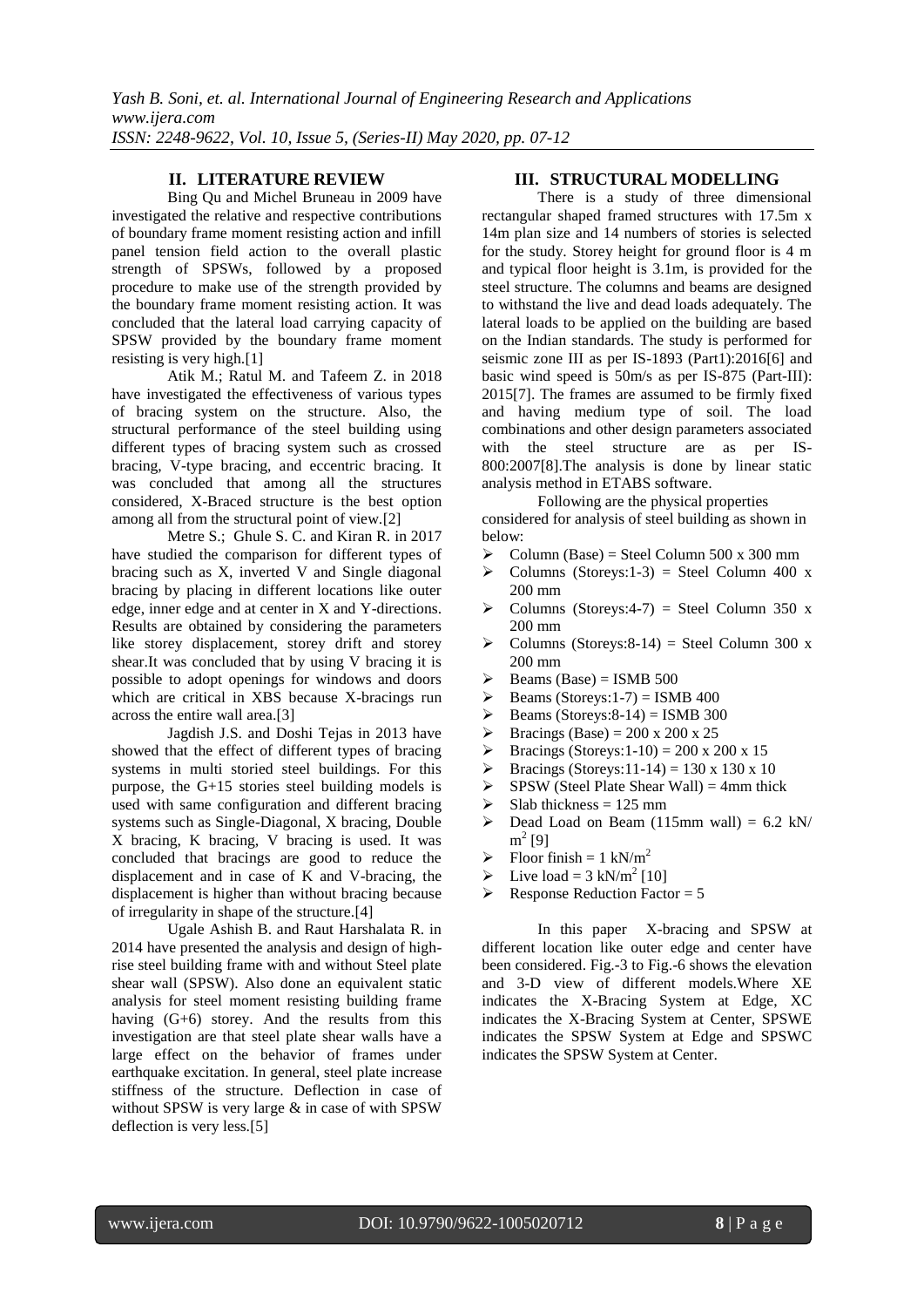*Yash B. Soni, et. al. International Journal of Engineering Research and Applications www.ijera.com ISSN: 2248-9622, Vol. 10, Issue 5, (Series-II) May 2020, pp. 07-12*



**Fig-3:** XE (X-Bracing System at Edge)



**Fig-4:** XC (X-Bracing System at Center)



**Fig-5:** SPSWE (SPSW System at Edge)



**Fig-6:** SPSWC (SPSW System at Center)

Storey drift and storey displacement of different models are shown in Fig.-7 to Fig.-14.. Drift means relative displacement between two stories. As the height of the building increases, drift stories also increases up to certain then decreases. Storey displacement means the displacement of the building relative to ground. Displacement is the main parameter which helps to know the structural behaviour due to the lateral loads acting on the structure.

For model XE, it is observed from the Fig.- 7 that for X direction the maximum storey drift is 0.001241 and for Y direction maximum storey drift is 0.002707.

Refer Fig.-8 of model XE, it is observed that the maximum storey displacement in Y direction is 94.781 mm and 42.972 mm in X direction.

For model XC, it is observed from the Fig.- 9 that for X direction the maximum storey drift is 0.001642 and for Y direction the maximum storey drift is 0.001932.

Refer Fig.-10 of model XC, it is observed that the maximum storey displacement in Y direction is 69.298 mm and 54.404 mm in X direction.

For model SPSWE, it is observed from the Fig.-11 that for X direction the maximum storey drift is 0.001078 and for Y direction the maximum storey drift is 0.002296.

Refer Fig.-12 of model SPSWE, it is observed that the maximum storey displacement in Y direction is 81.468 mm and 37.819 mm in X direction.

For model SPSWC, it is observed from the Fig.-13 that for X direction the maximum storey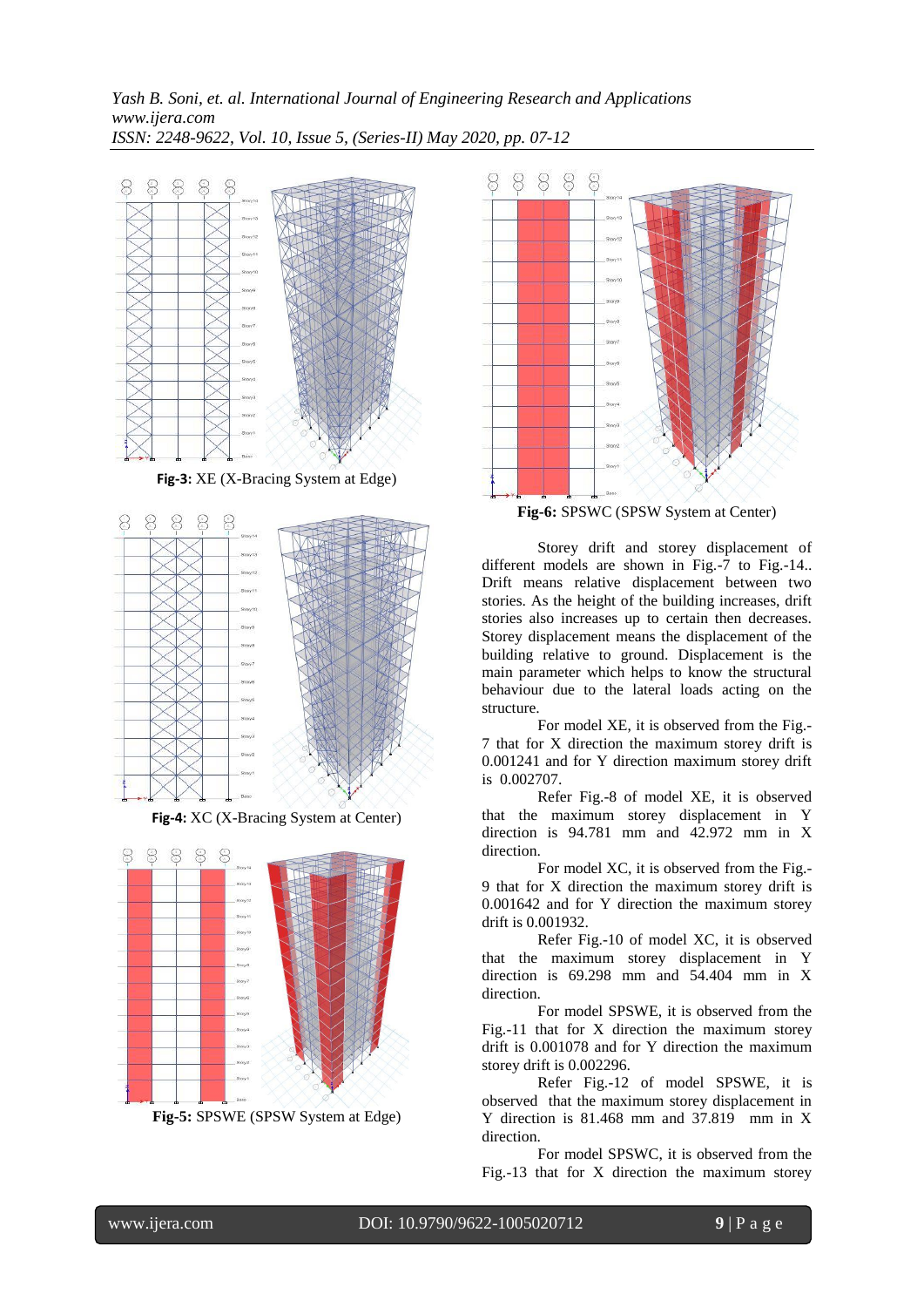*Yash B. Soni, et. al. International Journal of Engineering Research and Applications www.ijera.com ISSN: 2248-9622, Vol. 10, Issue 5, (Series-II) May 2020, pp. 07-12*

drift is 0.001522 and for Y direction the maximum storey drift is 0.001684.

Refer Fig.-14 of model SPSWC, it is observed that the maximum storey displacement in Y direction is 60.896 mm and 48.323 mm in X direction.



**Fig-7:** Storey drift in X & Y directions for XE



**Fig-8:** Storey displacement in X & Y directions for XE



**Fig-9:** Storey drift in X & Y directions for XC



**Fig-10:** Storey displacement in X & Y directions for



**Fig-11:** Storey drift in X & Y directions for SPSWE



**Fig-12:** Storey displacement in X & Y directions for SPSWE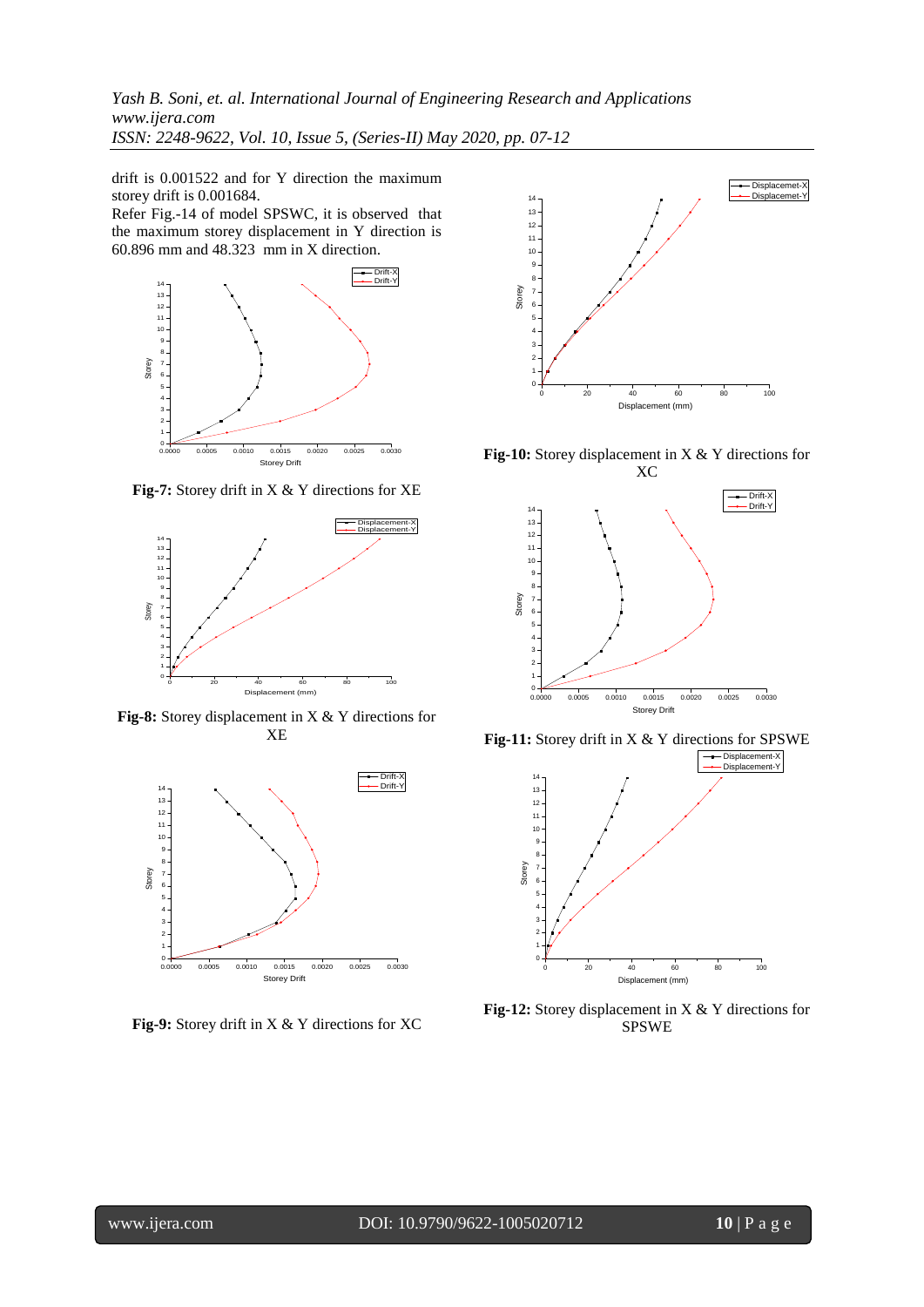

**Fig-13:** Storey drift in X & Y directions for SPSWC



**Fig-14:** Storey displacement in X & Y directions for SPSWC

#### **IV. RESULT AND DISCUSSION**

- $\triangleright$  Displacement in Y-direction is more than, that of X direction because it has 4-bays in Y direction and 5-bays in X directions.
- $\triangleright$  According to Indian standard code maximum permissible displacement is 110 mm. It can be observed from the results that it is under permissible limit.
- $\triangleright$  Also, storey drift is in the permissible limit as per Indian standard.
- Storey drift of model SPSWE is found as 15.12% lesser than model XE for X direction.
- Storey drift of model SPSWC is found as 36.34% lesser than model SPSWE for Y direction.
- $\triangleright$  Storey displacement of model SPSWC is found as 13.8% less than model XC for Y direction.
- $\triangleright$  Storey displacement of model XE is found as 12% greater than model SPSWE for X direction.

#### **V. CONCLUSION**

On the basis of the present study for comparison of X-bracing with steel plate shear wall we can conclude that:-

- 1. SPSW is effective in reducing displacement reponse.
- 2. SPSW steel building is more effective than braced steel building for storey drift and storey displacement.
- 3. SPSW steel building and braced steel building is more effective for reducing responses when it is provided at centre than edge.
- 4. SPSW structure gives more resistance than braced steel building for lateral deflection. Also it suitable in earthquake and wind prone areas.

### **REFERENCES**

- [1]. Bing Qu, and Michel Bureau, (2009)" Design of Steel Plate Shear Walls Considering Boundary Frame Moment Resisting Action", *Journal of Structural Engineering ASCE*/ December 2009
- [2]. Atik M., Ratul M. and Tafeem Z. (2018) "Effect of Different Bracing Systems on the Structural Performance of Steel Building", *Proceedings of the 4th International Conference on Civil Engineering for Sustainable Development (ICCESD 2018),* 9~11 February 2018, KUET, Khulna, Bangladesh (ISBN-978-984-34-3502-6)
- [3]. Metre S., Ghule S. C. and Kiran R. (2017) "Comparative Study of Different Types of Bracing Systems by Placing at Different Locations*", International Research Journal of Engineering and Technology (IRJET)* e-ISSN: 2395-0056 Volume: 04 Issue: 08 | Aug -2017 p-ISSN: 2395-0072 .
- [4]. Jagdish J.S. and Doshi Tejas (2013) "A Study on Bracing Systems of High Rise Steel Structures"*, International Journal of Engineering Research & Technology (IJERT)* ISSN: 2278-0181 Volume: 02 Issue: 07 | July -2013.
- [5]. Ugale Ashish B. and Raut Harshalata R. (2014) "Effect of Steel Plate Shear Wall on Behavior of Structure", *International Journal of Civil Engineering Research (IJCER)* ISSN: 2278-3652 Volume: 05 Issue: 03 | 2014 pp. : 295-300 .
- [6]. IS 1893 (Part 1): 2016. *Criteria for Earthquake Resistant Design of Structures*. Bureau of Indian Standard.
- [7]. IS: 875(Part-3)- 2015 "*Code of Practice for Design Loads* (Other than Earthquake) building for Wind Loads.